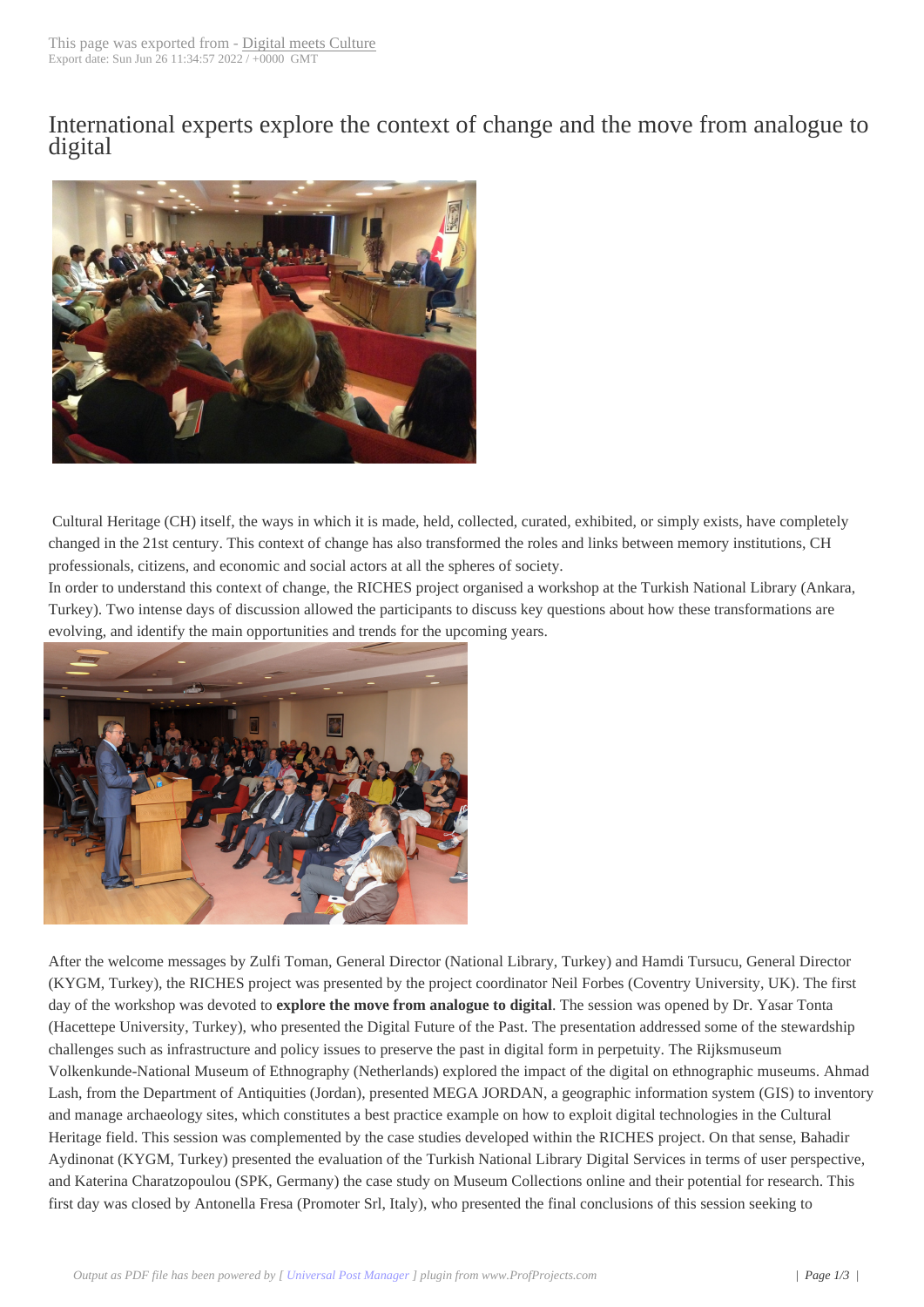understand the context of chan[ge and the move from](http://www.digitalmeetsculture.net/?p=34538) analogue to digital.



On the 14th May the workshop explored **best practices and trends on Cultural Heritage transmission in a changing world**. Amalia Sabiescu (Coventry University, UK) provided insights about this context of change, particularly on the development of new skills and the preservation of traditional skills. Mayor Veysel Tiryaki, from the Ankara Municipality of Altindag (Turkey), presented the experience of Hamamonu and the transformation of physical resources. A guided tour on the afternoon allowed the participants to discover the results of the intervention at Hamamonu, which constitutes a case study in the framework of the RICHES project. Exploring the CH transmission and its impact on education and learning, Prof. Dr. Mehmet Emin Kucuk (Hacettepe Technology Transfer Center, Turkey) presented the Global Libraries Project Turkey. Closing that session, MEMOLA Project presented its activities on Cultural Landscapes as places to get involved.

The final session of the workshop was completely **interactive and open to discussion**. Participants addressed specific aspects linked to the workshop topics in three parallel discussion groups:

## ?*TRANSMITTING CULTURAL HERITAGE: preserve & curate in a context of change*

 ?TALKING CULTURAL HERITAGE: communication and connectedness in the digital age, user engagement, mediated and un-mediated culture

 ?THE MOVE FROM ANALOGUE TO DIGITAL: main risks and opportunities



[Finally, the findings of the discussion sessions where reported to the](http://www.digitalmeetsculture.net/wp-content/uploads/2015/05/general2.jpg) global audience, and the RICHES project coordinator, Neil Forbes, concluded the event sharing the closing remarks. The event has been a successful platform to discuss key aspects linked to the RICHES project research, proving insights to continue exploring and understanding the context of change and the move from